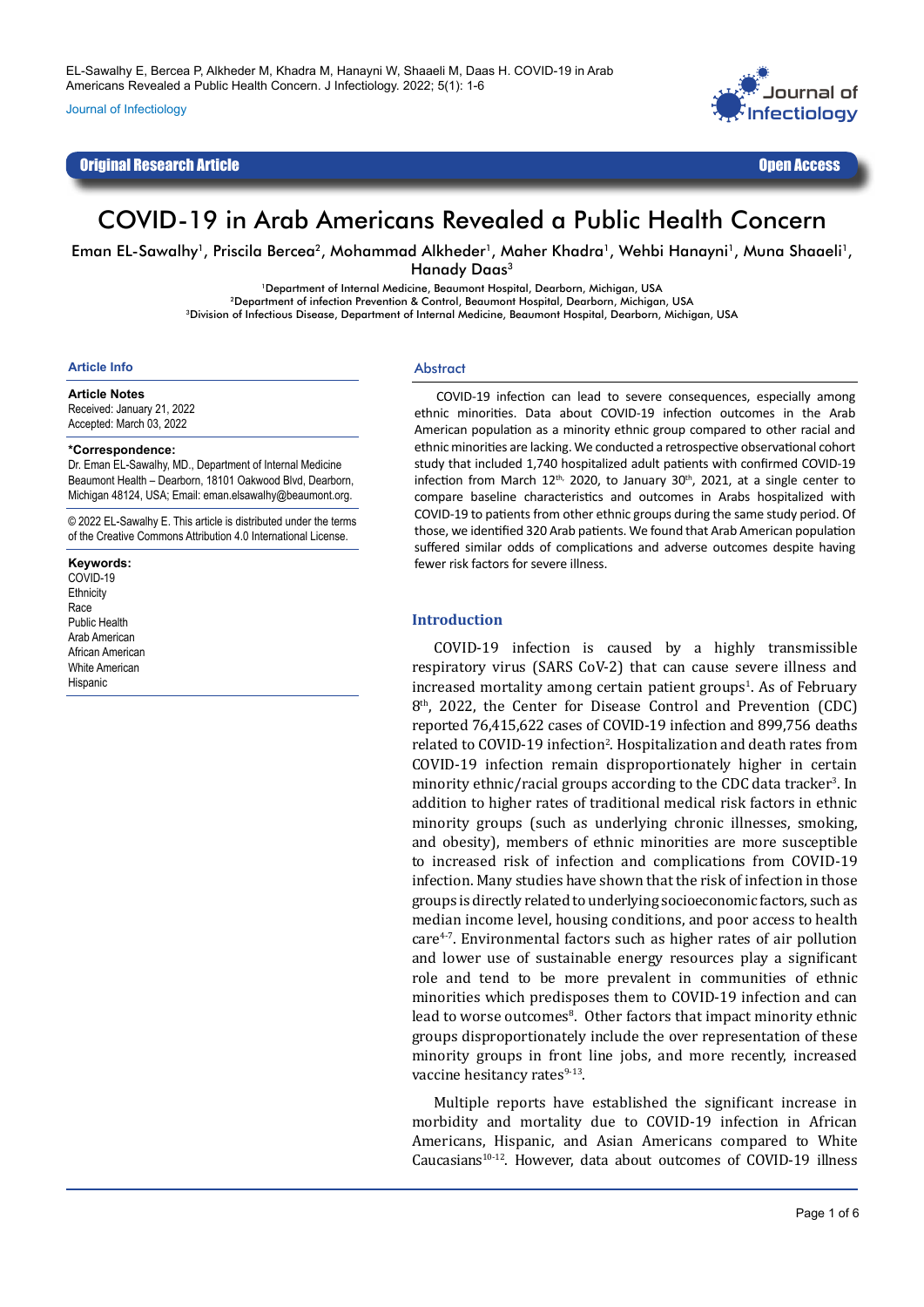among Arab Americans are still lacking<sup>14</sup>. Several studies examined the role of ethnicity in Arab communities but those were all done in wealthier Arab countries where Arabs represent the majority and not the minority<sup>15</sup>. As a minority in the US, Arab Americans face very different challenges from Arabs in their home countries. To our knowledge, this is the first study to look at Arab Americans as a disadvantaged group at risk for poor outcomes from COVID-19 infection. According to the Arab American Institute (AAI) Foundation, the Arab American population is one of the fastest growing populations in the United States. It has doubled in size in the last 10 years and continues to grow<sup>16</sup>. The US census 2020 estimates the Arab American population to be about 2, 041, 484. However, the AAI reports the true size of the Arab ethnicity to be 3,665, 789. The discrepancy in the census population stems from the lack of racial/ethnic identifier of the Arab ethnicity<sup>16</sup>. This issue challenged researchers who are trying to capture data in this group and made the Arab American group one of the least studied American ethnic groups in the medical literature<sup>14</sup>.

The goal of our study is to present some insights into this understudied minority population. In this study, we describe COVID-19 outcomes in the Arab American population compared to other ethnicities in the city of Dearborn, Michigan. We chose Dearborn, Michigan due to its unique population in America. Dearborn is home to 40,000 Arabs per the 2000 US Census, Arab Americans totaled 29,181 or 29.85% of Dearborn's population $17$ . Since then, the population grew to constitute about 42% of the city population according to the most recently published data on the Dearborn City's website<sup>18</sup>. This is the largest group of Arab congregations in any US city and is representative of the Arabic diaspora in America. Our hospital is in the city of Dearborn. Uniquely, it has an ethnicity identifier as "Middle eastern/Arabs" that captures most Arab Americans who self-identify as such during the registration process. We used this specific field in the electronic medical records to build our database using those identifiers to characterize the Arab American patients hospitalized with COVID-19 infection.

# **Methods**

# **Population, Setting, and study design**

This is a single-center study that was performed at Beaumont Hospital, Dearborn which is a major teaching and research hospital with 632 beds of which 75 are intensive care unit (ICU) beds. We performed a retrospective chart review that included COVID-19 hospitalized patients between March  $12<sup>th</sup>$ , 2020, and January 30<sup>th</sup>, 2021.

# **Sample and Data**

Patients were recruited retrospectively through "The Infection Prevention and Hospital Epidemiology Data set". This is a database that information technology specialist was able to create to include all COVID-19 infected patients who visited the hospital from March 12<sup>th</sup>, 2020, till January 30th, 2021. Information technology specialist utilized Electronic Medical records to extract data and test results linked to the ICD 10 code that correlates with any COVID-19 infection in this cohort. This database is based on requested fields in the Electronic Medical Records (EMRs) that represented important epidemiologic, demographic, and clinical information. All Polymerase chain reaction (PCR) confirmed COVID-19 infected adults aged 18 years and older who were hospitalized were selected for this study (N=1,740). We excluded all COVID-19 infected patients aged less than 18 years old and all probable COVID-19 cases not confirmed by PCR testing. Beaumont institutional review board approved the study. Since the study involves no more than minimal risk to the patients, the patient's consent was waived.

# **Measures and Variables**

We grouped and divided the patients based on ethnic identity into major four comparison groups: White American, African American, Hispanics, and Arab Americans. We collected data on all groups that included baseline characteristics: Age, sex, underlying comorbidities such as diabetes Mellitus, hypertension, chronic obstructive airways, chronic kidney disease, etc., Body Mass Index (BMI), and smoking. We defined outcomes as an associated new diagnosis that was identified through Electronic Medical Records and occurred during this hospitalization in one of five categories:

- Pulmonary outcomes: which included any of the following: requiring supplemental O2, Noninvasive O2 device use such as Continuous positive airway pressure (CPAP), or High Flow O2.
- • Cardiac outcomes which included any of the following Myocardial infarction, arrhythmias, or new onset heart failure or myocarditis.
- Hematological outcomes: which included any of the following: thrombosis, pulmonary embolism, deep venous thrombosis, arterial blood clots, or new onset thrombocytopenia.
- Psychological outcomes: which included any of the following: Delirium, psychosis, or placement of a consult to psychiatry
- Neurological outcomes: which included any of the following: new onset stroke, limb weakness, or seizures.
- Additionally, we looked at outcomes such as Death, prone position (a surrogate of severe respiratory illness), Intensive care unit admission, and ventilator use as separate outcomes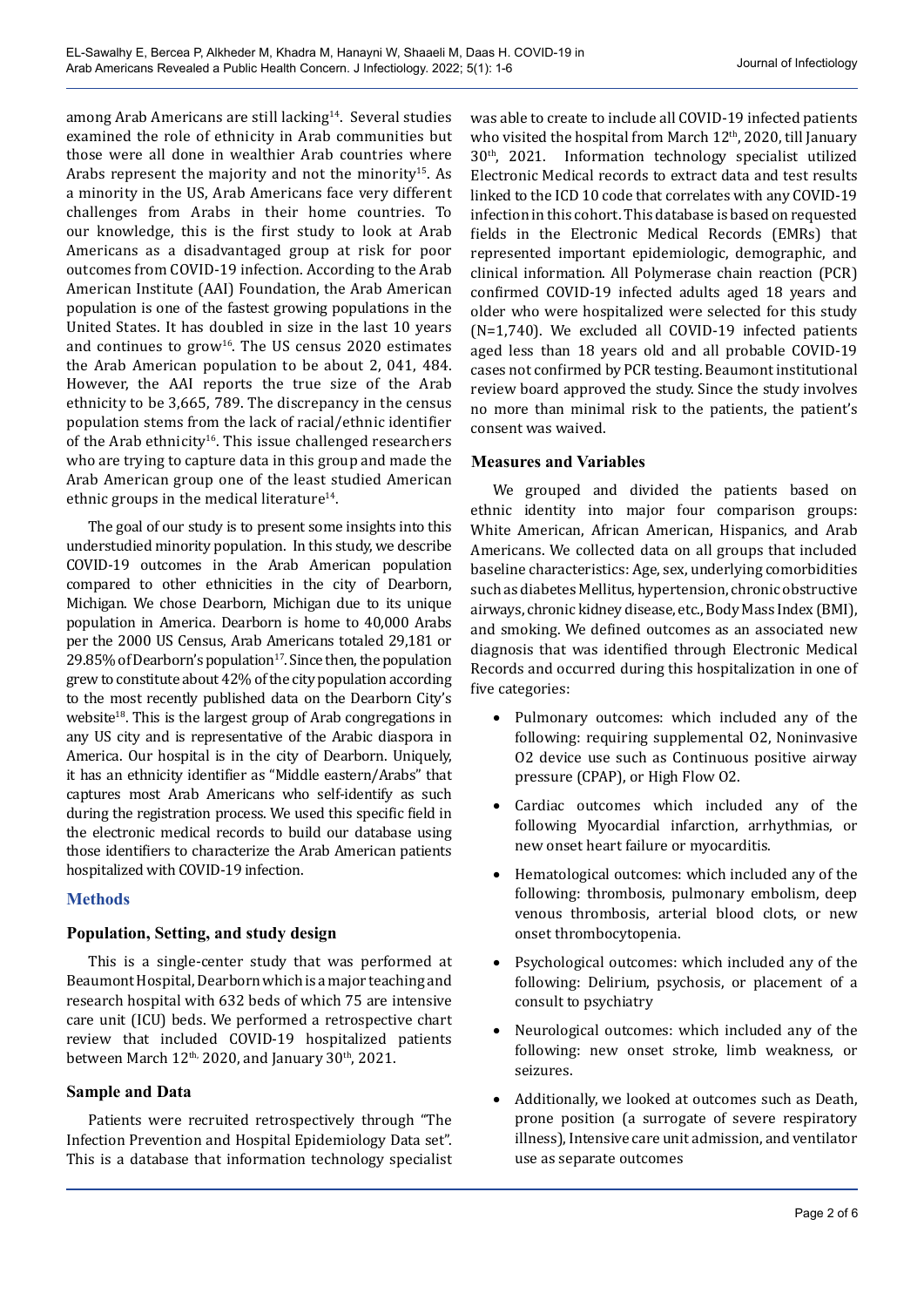We, then, compared patients of Arab ethnicity to other ethnic groups in terms of baseline characteristics and outcomes of COVID-19 infection in each category as mentioned above.

### **Data analysis Procedure**

Many risk factors contribute to the severity of illness in patients who acquire COVID-19 infection. Studies early on showed that obese, older, and sicker patients at baseline suffer more complications and are at higher risk of death<sup>9,10</sup>. To account for those risk factors, we studied the odds of each outcome after adjusting for other risk factors of severe disease. We could not account for all factors due to the small number of patients in some categories (for instance we had zero HIV cases in Arabs in this sample). We chose the following risk factors or characteristics to adjust the likelihood of outcomes among the four ethnic groups: obesity (BMI>30), older age (age >60), male sex, and active smoking. Population characteristics were described using frequencies and percentages for categorical variables, means, standard deviation, medians, and ranges for continuous variables. The probabilities of each category of outcomes were computed by the chi-square statistic. The odds ratios of each outcome in Arabs as compared with other races are shown with 99.5 percent confidence intervals. We chose a 99.5 instead of a 95 percent confidence interval to account for the adjustments of multiple confounding factors to establish more rigorous criteria for inference. A multivariate analysis of the odds of these outcomes was performed using logistic regression models to examine independently, the relationship between each outcome and ethnicity, adjusting for the following factors: age, sex,

smoking status, and obesity. The level of significance was set at 0.005 to adjust for the number of outcomes we tested simultaneously.

### **Results and Discussion**

A cohort of 1,740 patients was included in the final analysis. Arab Americans accounted for 320 (18.3%) of the population, which is significantly less than African Americans accounted for 554 (31.8 %), and Whites 665 (38.2 %). Comparison of the baseline characteristic and underlying disease among the four ethnic groups is shown in Tables 1A & 1B. At baseline, Arab Americans had lower proportion of obesity, chronic kidney disease and, hypertension than African Americans (22.5% vs 6.4% P: 0.012, 22.5% vs 34.8% P <0.001, 57.2% vs70.6% P <0.001 respectively). Similarly, Arab Americans were found to have significantly lower proportions of Chronic Obstructive Pulmonary Disease (COPD) than Whites (14.4% vs 26.2% P: <0.001). In contrast, Arab Americans were noted to have a significantly higher proportion of COPD (13.4%) than Hispanics (3.5%, P-value 0.001), and a higher proportion of diabetes than Whites (44.1% vs 34.7% P: 0.005). The Arab patients in this study are significantly younger than their White counterparts (those above the age of 60 accounted for less than 50% of Arabs but more than 70% of the White patients), see Table 1A. Overall, the mean BMI of Arab patients was smaller than their other groups (mean of 30.9, compared to 33 in African Americans, 32 in Hispanics, and 31.5 in Whites).

### **COVID-19 Outcomes**

Outcomes of COVID-19 infection in our patients' population are summarized in Tables 2A & 2B. We analyzed

Table 1A: Frequencies of selected characteristics of hospitalized COVID-19 patients during the study period: March 12<sup>th</sup>, 2020, to January 30<sup>th</sup>, 2021, distributed over the most common four ethnic groups, (N 1740).

| <b>Selected characteristics</b> | Arab |           | <b>African American</b> |            | <b>Hispanic</b> |           | White   |            |  |
|---------------------------------|------|-----------|-------------------------|------------|-----------------|-----------|---------|------------|--|
| N                               | 320  |           | 554                     |            | 201             |           | 665     |            |  |
| Age                             |      |           |                         |            |                 |           |         |            |  |
| median, range                   | 60   | $18 - 95$ | 60                      | $19 - 102$ | 53              | $17 - 97$ | 69      | $20 - 102$ |  |
| Age>60                          | 157  | 49.1%     | 267                     | 48.2%      | 71              | 35.3%     | 471     | 70.8%      |  |
| $p$ -value*                     |      |           | 0.805                   |            | 0.002           |           | < 0.001 |            |  |
| Sex                             |      |           |                         |            |                 |           |         |            |  |
| Male                            | 183  | 57.2%     | 241                     | 43.5%      | 93              | 46.3%     | 318     | 47.8%      |  |
| $p$ -value*                     |      |           | < 0.001                 |            | 0.015           |           | 0.006   |            |  |
| <b>Current smoker</b>           |      |           |                         |            |                 |           |         |            |  |
| Yes                             | 25   | 7.8%      | 47                      | 8.5%       | 8               | 4.0%      | 58      | 8.7%       |  |
| $p$ -value*                     |      |           | 0.728                   |            | 0.086           |           | 0.631   |            |  |
| <b>BMI</b>                      |      |           |                         |            |                 |           |         |            |  |
| (Missing, $n=8$ )               |      |           |                         |            |                 |           |         |            |  |
| mean, std dev                   | 30.9 | 7.0       | 33.3                    | 9.7        | 32.6            | 8.6       | 31.5    | 9.0        |  |
| Obese (BMI>30)                  | 151  | 47.5%     | 310                     | 56.4%      | 104             | 52.0%     | 326     | 49.1%      |  |
| $p$ -value*                     |      |           | 0.012                   |            |                 | 0.317     |         | 0.636      |  |

. p-value indicates the significance of differences in the occurrence of each characteristic between Arabs and each of the other ethnic groups.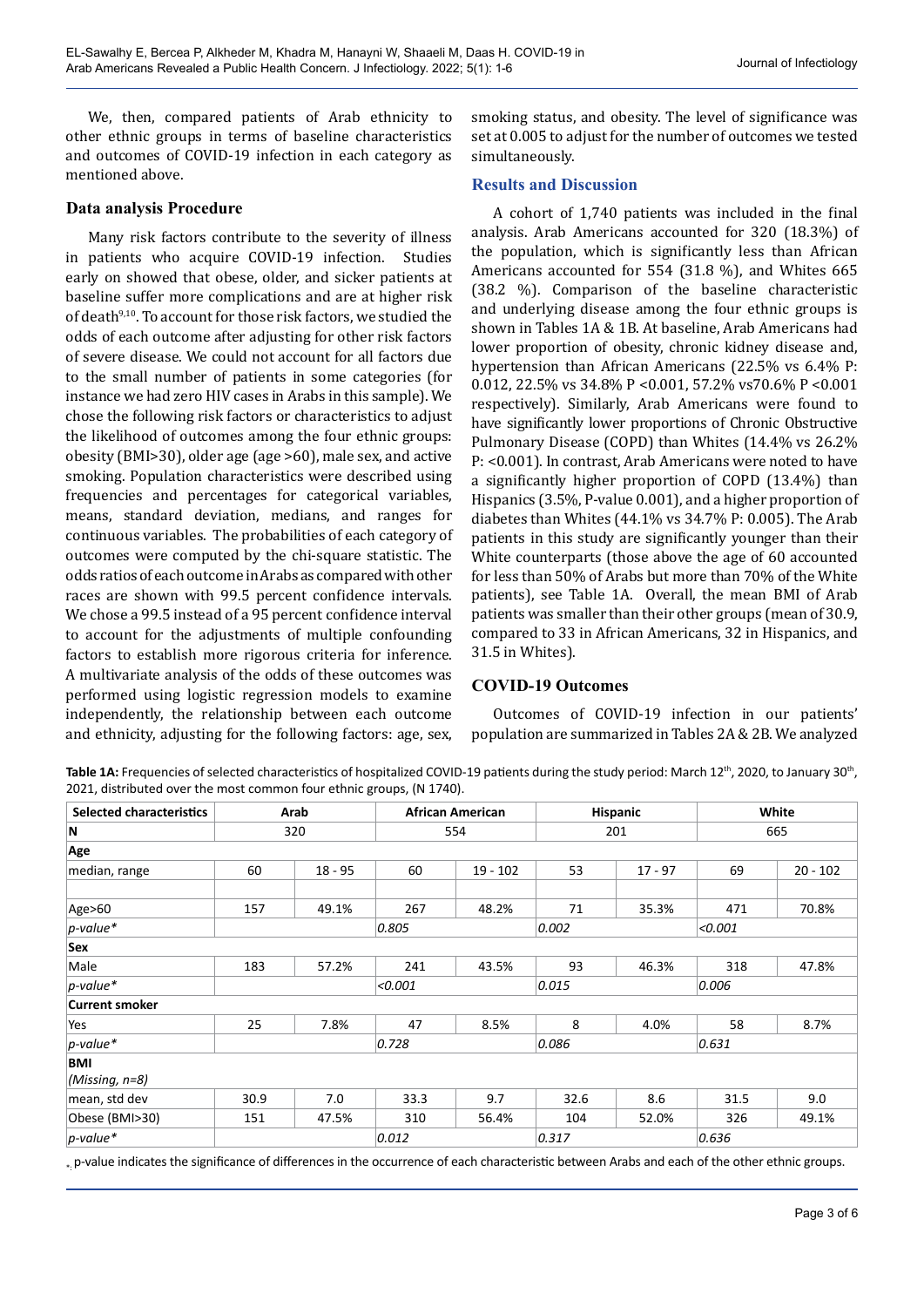| Table 1B: Frequencies of comorbidities of hospitalized COVID-19 patients during the study period: March 12 <sup>th</sup> , 2020, to January 30 <sup>th</sup> , 2021, |
|----------------------------------------------------------------------------------------------------------------------------------------------------------------------|
| distributed over the most common four ethnic groups, (N 1740).                                                                                                       |

| <b>Comorbidities</b>                                  |     | Arab  |         | <b>African American</b> |                | <b>Hispanics</b> |         | White   |  |
|-------------------------------------------------------|-----|-------|---------|-------------------------|----------------|------------------|---------|---------|--|
| Chronic liver disease (n-%)                           | 5   | 1.6%  | 4       | 0.7%                    | $\overline{4}$ | 2.0%             | 15      | 2.3%    |  |
| $ p$ -value $^*$                                      |     |       | 0.398   |                         | 0.964          |                  | 0.647   |         |  |
| Chronic kidney disease (n-%)                          | 72  | 22.5% | 193     | 34.8%                   | 34             | 16.9%            | 188     | 28.3%   |  |
| $p$ -value*                                           |     |       | < 0.001 |                         | 0.124          |                  | 0.055   |         |  |
| Hypertension (n-%)                                    | 183 | 57.2% | 391     | 70.6%                   | 104            | 51.7%            | 479     | 72.0%   |  |
| $p$ -value*                                           |     |       | < 0.001 |                         |                | 0.224            |         | < 0.001 |  |
| Heart Failure (n-%)                                   | 55  | 17.2% | 106     | 19.1%                   | 25             | 12.4%            | 134     | 20.2%   |  |
| $p$ -value*                                           |     |       | 0.475   |                         | 0.145          |                  | 0.269   |         |  |
| Chronic obstructive pulmonary<br>disease (COPD) (n-%) | 43  | 13.4% | 84      | 15.2%                   | 7              | 3.5%             | 174     | 26.2%   |  |
| $p$ -value*                                           |     |       | 0.486   |                         | 0.001          |                  | < 0.001 |         |  |
| Asthma (n-%)                                          | 28  | 8.8%  | 82      | 14.8%                   | 19             | 9.5%             | 45      | 6.8%    |  |
| $p$ -value*                                           |     |       | 0.010   |                         | 0.785          |                  | 0.267   |         |  |
| Diabetes (n-%)                                        | 141 | 44.1% | 253     | 45.7%                   | 73             | 36.3%            | 231     | 34.7%   |  |
| $p$ -value*                                           |     |       | 0.646   |                         | 0.081          |                  | 0.005   |         |  |
| Malignant Neoplasm (n-%)                              | 5   | 1.6%  | 15      | 2.7%                    | $\overline{2}$ | 1.0%             | 41      | 6.2%    |  |
| $p$ -value*                                           |     |       | 0.396   |                         | 0.901          |                  | 0.001   |         |  |
| Alzheimer's (n-%)                                     | 11  | 3.4%  | 29      | 5.2%                    | $\mathbf{1}$   | 0.5%             | 27      | 4.1%    |  |
| $p$ -value*                                           |     |       | 0.290   |                         | 0.047          |                  | 0.779   |         |  |

. p-value indicates significant differences in the prevalence of each comorbidity between Arabs and each of the other ethnic groups.

**Table 2A:** Adjusted COVID-19 Outcomes Analysis among patients from the four major ethnic groups who were hospitalized in a single facility between March 12<sup>th</sup>, 2020, and January 30<sup>th</sup>, 2021 (Odds Ratios and 99.5% Confidence Intervals).

| <b>Outcomes</b>       | Neurological <sup>1</sup> |            | Cardiological <sup>2</sup> |            | Hematological <sup>3</sup> |            | Pulmonological <sup>4</sup> |            | Death <sup>5</sup> |            |
|-----------------------|---------------------------|------------|----------------------------|------------|----------------------------|------------|-----------------------------|------------|--------------------|------------|
| <b>Ethnicity</b>      | <b>OR</b>                 | 99.5 CI    | <b>OR</b>                  | 99.5 CI    | <b>OR</b>                  | 99.5 CI    | <b>OR</b>                   | 99.5 CI    | <b>OR</b>          | 99.5 CI    |
| (ref) Arab            | 1.00                      |            | 1.00                       |            | 1.00                       |            | 1.00                        |            | 1.00               |            |
| African American      | 0.97                      | 0.51, 1.83 | 1.21                       | 0.72, 2.04 | 1.32                       | 0.84, 2.07 | 1.83                        | 1.10, 3.02 | 1.09               | 0.57, 2.09 |
| Hispanic              | 0.46                      | 0.16, 1.30 | 0.97                       | 0.48, 1.94 | 0.86                       | 0.47, 1.60 | 1.24                        | 0.67, 2.30 | 0.88               | 0.36, 2.15 |
| White                 | 1.06                      | 0.58, 1.94 | 1.89                       | 1.17, 3.06 | 1.18                       | 0.76, 1.83 | 1.33                        | 0.82, 2.18 | 1.17               | 0.65, 2.13 |
| Age                   |                           |            |                            |            |                            |            |                             |            |                    |            |
| Over 60               | 2.04                      | 1.24, 3.34 | 3.75                       | 2.56, 5.49 | 1.90                       | 1.37, 2.64 | 3.46                        | 2.36, 5.08 | 5.11               | 2.91, 8.95 |
| Sex                   |                           |            |                            |            |                            |            |                             |            |                    |            |
| Male                  | 1.29                      | 0.84, 2.00 | 1.54                       | 1.11, 2.15 | 1.30                       | 0.96, 1.76 | 2.48                        | 1.71, 3.60 | 1.52               | 1.00, 2.32 |
| <b>Current smoker</b> |                           |            |                            |            |                            |            |                             |            |                    |            |
| Yes                   | 1.35                      | 0.65, 2.79 | 0.71                       | 0.37, 1.37 | 1.29                       | 0.75, 2.22 | 0.93                        | 0.49, 1.74 | 0.54               | 0.20, 1.41 |
| Obesity BMI>30        | (BMI missing, n=8)        |            |                            |            |                            |            |                             |            |                    |            |
| Yes                   | 0.79                      | 0.51.1.24  | 1.02                       | 0.73.1.42  | 1.02                       | 0.75, 1.39 | 2.09                        | 1.44, 3.02 | 1.16               | 0.76, 1.77 |

1: Neurological complications included delirium, stroke, or new onset seizures

2: Cardiological complications included Myocardial infarction, arrhythmias, acute heart failure or myocarditis

3: Hematological complications included thrombosis, pulmonary embolism, deep venous thrombosis, arterial blood clots, or new onset thrombocytopenia

4: Pulmonary complications included any of the following: requiring supplemental O2, Noninvasive O2 device use such as Continuous positive airway pressure (CPAP) or High Flow O2.

5: Death that occurred while the patient was still hospitalized

data to adjust the differences in baseline characteristics between Arab Americans and the other three major ethnicities. We found that Arab Americans suffered similar frequencies of respiratory complications to Hispanics and Whites but lower than African Americans {OR 1.83, 99.5% CI (1.10-3.02)}. Hematological and neurological complications were similar among the four ethnic groups in this study. Arab Americans suffered similar frequencies

of cardiological complications to Hispanics and African Americans (OR Ref 1, vs 0.97 99.5% CI (0.48-1.94) and 1.21 (0.72-2.04) but lower than White Americans {odds ratio (OR) 1.89, 99.5% CI (1.17-3.06)} (Table 2A). Additionally, comparing the Arab American population with the other ethnicities did not result in any differences in the frequency of death at the end of hospitalization from COVID-19 infection even after adjusting for the presence of older age,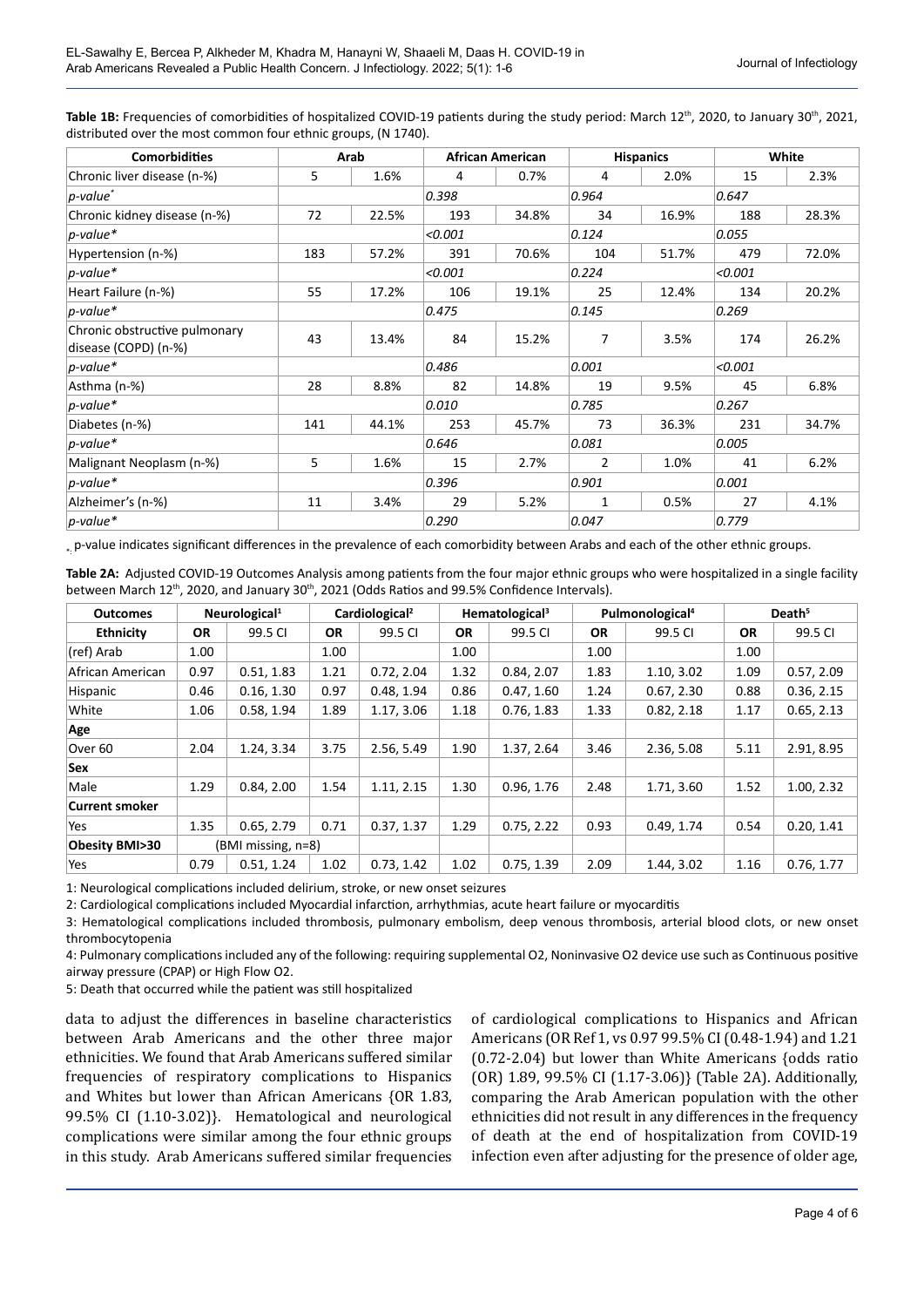**Table 2B:** Adjusted COVID-19 Outcomes Analysis among patients from the four ethnic groups who were hospitalized in a single facility between March 12<sup>th</sup>, 2020, and January 30<sup>th</sup>, 2021 (Odds Ratios and 99.5% Confidence Intervals).

|                                                  |           | ICU <sup>1</sup> |      | VENT <sup>2</sup>                                    | <b>PRONE</b> <sup>3</sup> |                   |  |
|--------------------------------------------------|-----------|------------------|------|------------------------------------------------------|---------------------------|-------------------|--|
|                                                  | <b>OR</b> | 99.5 CI          | OR.  | 99.5 CI                                              | <b>OR</b>                 | 99.5 CI           |  |
| Race                                             |           |                  |      |                                                      |                           |                   |  |
| (ref) Arab                                       | 1.00      |                  | 1.00 |                                                      | 1.00                      |                   |  |
| African American 1.26 0.68, 2.33 0.95 0.57, 1.60 |           |                  |      |                                                      |                           | $0.65$ 0.32, 1.33 |  |
| Hispanic                                         | 0.74      |                  |      | $0.31, 1.81$ 0.92 0.47, 1.82 1.37 0.61, 3.06         |                           |                   |  |
| White                                            | 1.24      |                  |      | $0.68$ , 2.24 $0.93$ $0.56$ , 1.52                   |                           | $0.69$ 0.35, 1.35 |  |
| Age                                              |           |                  |      |                                                      |                           |                   |  |
| Over <sub>60</sub>                               | 1.60      |                  |      | 1.03, 2.51 2.02 1.37, 2.97 1.59 0.94, 2.71           |                           |                   |  |
| Sex                                              |           |                  |      |                                                      |                           |                   |  |
| Male                                             | 1.90      |                  |      | 1.25, 2.88 1.68 1.18, 2.41 1.69 1.03, 2.80           |                           |                   |  |
| <b>Current smoker</b>                            |           |                  |      |                                                      |                           |                   |  |
| Yes                                              | 1.09      |                  |      | $0.52, 2.27$ $0.86$ $0.43, 1.72$ $1.03$ $0.41, 2.61$ |                           |                   |  |
| Obesity BMI >30 (BMI missing, n=8)               |           |                  |      |                                                      |                           |                   |  |
| Yes                                              |           |                  |      | 1.36 0.89, 2.07 1.74 1.21, 2.51 1.69 1.02, 2.82      |                           |                   |  |

1: Intensive Care unit admission

2: Ventilator use

3: Prone position (An intervention used in patients with severe respiratory distress).

male sex, active smoking, and obesity. Ventilator use was slightly more frequent among Arab American patients, but the difference did not reach statistical significance (Table 2B).

Ethnicity is one of the important risk factors for acquiring COVID-19 infection and suffering severe complications afterward. Ethnic minorities are disproportionately affected with COVID-19 infection <sup>(9-12)</sup>. Some minority groups such as Native Americans, African Americans, Hispanics, and Asians were found to have worse outcomes of COVID-19 infection and higher death rates when compared to white ethnic groups<sup>19, 20</sup>. There are several reasons for the ethnic disparities in health outcomes from COVID-19 infection as discussed above and we believe that the Arab American ethnicity shares many of those characteristics with the other minority groups. Arab ethnicity in the US accounts only for less than 1% of the US population according to 2010 US census data $21$ . Many members of this group are at disadvantage in terms of income level and house ownership $21$  although there is a variation within the Arab ethnicity depending on the country of origin.

In this retrospective study, we describe similar odds of outcomes of COVID-19 infection among Arab American patients hospitalized with COVID-19 to patients from other ethnic groups. The frequency of complications from COVID-19 infection (specifically neurological, pulmonological, cardiac, hematological, and death) during hospital stay did not differ significantly in Arab Americans from other ethnic groups despite having fewer risk factors for severe illness (less obesity and less frequent COPD)

compared to white patients for example. The findings in our study are different from the outcomes reported by Arabic studies conducted among the native Arabic population. In those studies, the Arab ethnicity was actually at an advantage compared to other ethnicities. We believe the difference is related to the nature of ethnic minority living and economic conditions that is revered for the Arabs who live in the US.

In Michigan, where the study is conducted, the Michigan Department of Health and Human Services reports on ethnic and racial differences in certain outcomes<sup>22</sup>. However, there is no reliable COVID-19 outcomes data of Arab Americans in Michigan mainly due to the lack of a common ethnic identifier for the Arab Americans. Arab American population is misclassified sometimes as White or other which can lead to misleading data. Hence, Arab Americans remain an understudied minority population $14$ . To our knowledge, this is the first study in the US to report the outcomes of COVID-19 infection in the Arab American population compared to other ethnicities.

### **Conclusion**

Arab Americans may suffer disproportionately from adverse outcomes of COVID-19 infection.

To better characterize this problem and address any health disparity we first need a racial/ ethnic identifier unique to the Arab American ethnicity in the medical records and other publicly available state data bases to accurately identify those patients. Better reporting of the Arab American COVID-19 infection and outcomes starts with proper identification of the Arabs in the current health data sets. Accurate quantification of COVID-19 case burden in Arab Americans will put pressure on public health agencies to allocate more resources in this underserved community to 1) increase testing for early detection 2) improve access to health care systems for treatment and 3) inform efforts to elevate COVID-19 vaccine awareness and other mitigation strategies and 4) address overall health disparities in Arab Americans.

# **Limitations**

Despite conducting the study in the largest hospital that serves the City of Dearborn, the Arab population was underrepresented in our sample. Dearborn's population is about 42% Arabs, but they only accounted for 18 % of the study population. This could be due to the misidentification of Arabs as other ethnicity or a lower number of COVID 19 cases among Arabs during the study period. Additionally, the comparison groups were different at baseline in multiple aspects which forced multiple adjustments to account for those differences and may have obscured some of the true associations with poor outcomes in Arab Americans. Another factor is the relatively short study